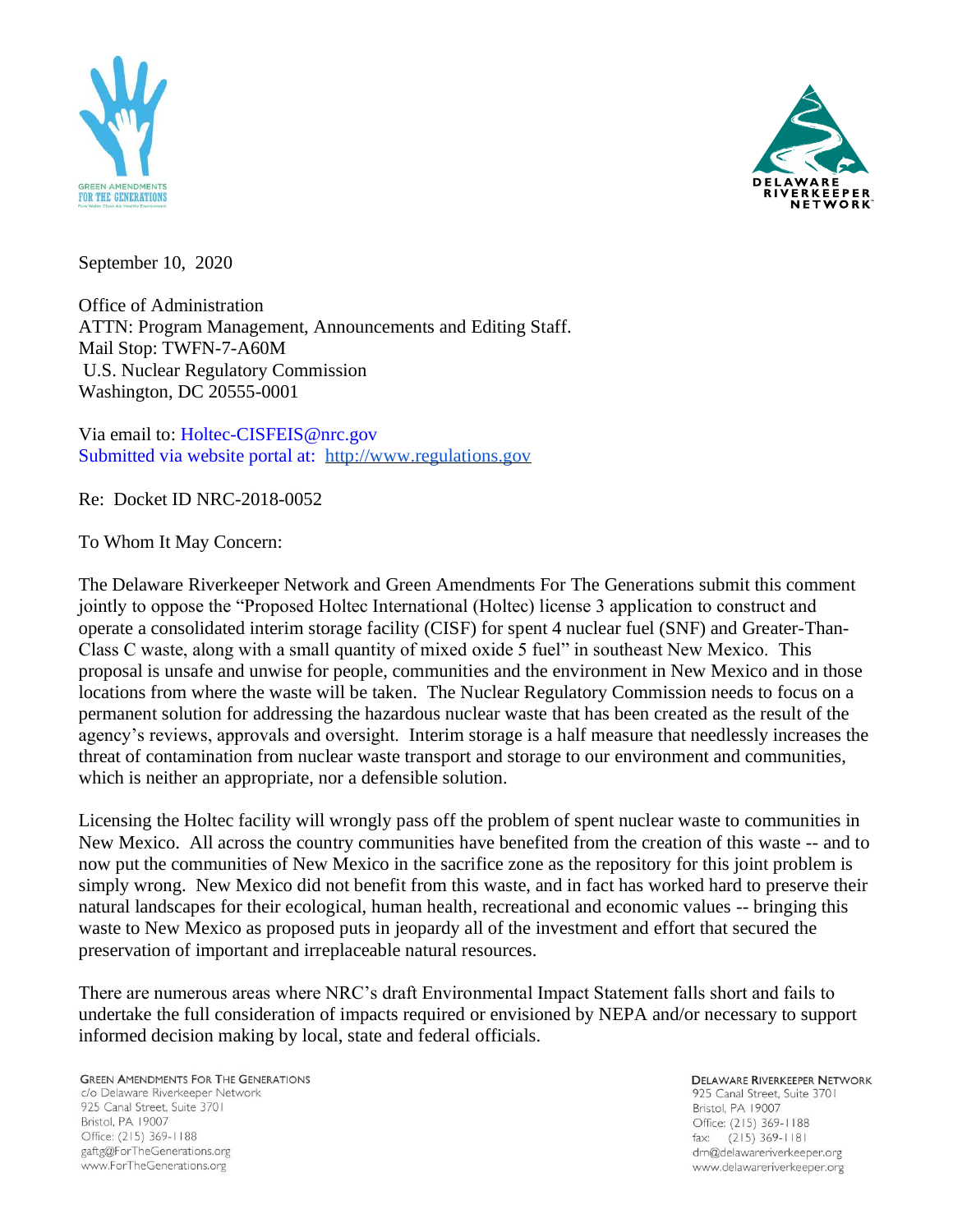Permitting the Holtec facility without a comprehensive national plan, as required under the NWPA, prevents public participation, as required by NEPA, in all of the locations that will be affected by the national transport of nuclear waste. NRC has tied its hands by limiting scoping to exclude the public's transportation concerns.

## A. The Draft EIS fails to consider risks of transportation, community or environmental issues.

- With regards to the risks and impacts of transportation associated with the proposal, the Draft EIS looks to the Yucca Mountain FEIS and SEIS. Referring to the Yucca Mountain FEIS and SEIS for risks of transportation is insufficient, potentially misleading and inappropriate. The Yucca Mountain FEIS and DEIS relied on information from 2008; at this point, in 2020, that data is sorely out of date and cannot be expected to full or fairly represent current conditions. Relying on the outdated Yucca Mountain FEIS and DEIS means the Holtec Draft EIS is not considering current science, traffic patterns, population centers or locations; the ramifications of aging rail infrastructure which is now 12 years older; required improvements for travel routes due to transportation infrastructure or population changes; the most current climate change and pollution science and/or ramifications of the proposed transportation needs of the project, etc.
- The Draft EIS does not acknowledge or address concerns identified in the U.S. Nuclear Waste Technical Review Board's Report to Congress, *Preparing for Nuclear Waste Transportation, Technical Issues that Need to Be Addressed in Preparing for a Nationwide Effort to Transport Spent Nuclear Fuel and High-Level Radioactive Waste*, September 2019. Report available: [https://www.nwtrb.gov/docs/default-](https://www.nwtrb.gov/docs/default-source/reports/nwtrb_nuclearwastetransport_508.pdf?sfvrsn=6)

[source/reports/nwtrb\\_nuclearwastetransport\\_508.pdf?sfvrsn=6](https://www.nwtrb.gov/docs/default-source/reports/nwtrb_nuclearwastetransport_508.pdf?sfvrsn=6)

- o The Report states "transporting large quantities of SNF and HLW has not been done and will require significant planning and coordination by DOE, the agency responsible for waste transportation under the NWPA."
- o The Report discusses the Holtec facility and states the following concerns: "Based, in part, on the 2013 strategy published by DOE, two private entities, with proposed sites in Texas and New Mexico, began to develop consolidated interim storage facilities to store commercial SNF. Both entities submitted license applications to the NRC to build and operate SNF storage facilities; as of April 2019, the NRC is reviewing the applications. Several issues must be addressed before the proposed consolidated interim storage facilities can move beyond the design and licensing phase. These issues include a lack of clarity on the funding source for construction of the projects, responsibility for transporting the SNF, future ownership of the SNF, and whether Congress will approve DOE's involvement with the projects."
- The Draft EIS fails to discuss future ownership of the SNF and responsibility for transporting the SNF and whether Congress will approve DOE's involvement with the projects.
- The Draft EIS fails to consider the foreseeable expansion and/or life extension requests of aged and aging nuclear plants once the burden of waste storage has been lifted. Seeking and securing life extensions has become common practice amongst nuclear power plants. These extensions can have significant consequences. They not only increase the amount of nuclear waste that needs to be addressed, but they can also inflict significant environmental harm. For example, the PSEG Salem Nuclear Generating station located on Artificial Island in Salem County, NJ kills over 14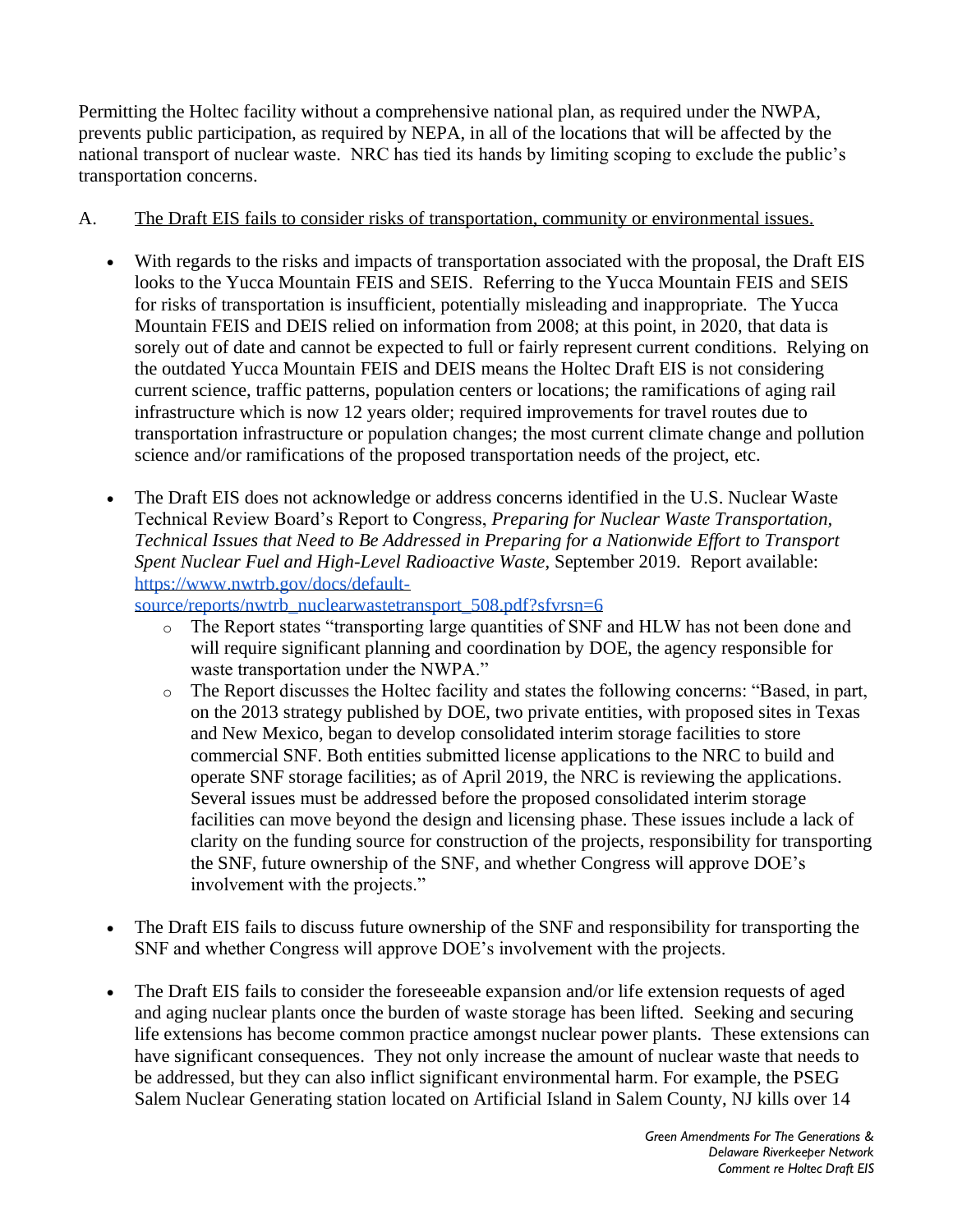billion fish, larvae and eggs every year due to the outdated once through cooling technology it uses. Once relieved of the obligation to store growing amounts of nuclear waste, it is foreseeable that PSEG would seek an additional life extension for Salem resulting in additional massive fish kills every year. A wide variety of species including endangered sturgeon, as well as a variety of recreational and commercial interests dependent on the Delaware's aquatic life populations are harmed by Salem's operations. A life extension for Salem will increase and extend the significant environmental and economic burdens on the Delaware River system and communities inflicted by Salem. Impacts such as those at the PSEG Salem Nuclear Generating Station may occur at other nuclear plants and these foreseeable impacts are not evaluated; in fact, the Draft EIS does not even identify which facilities will be sending their SNF to the Holtec facility.

- During the public hearings there was testimony that said the assessment of transportation safety was based on modelling and simulations rather than real world assessments that could have and should have been considered. We echo the concern that there is too much reliance on modelling, that there is data available to give a more robust and accurate consideration of the safety hazards posed by transportation of the waste across the country, and that the assessments need to be more rigorous given the hazardous ramifications of an accident or incident.
- The Draft EIS does not identify the federal, state, and local regulations that Holtec must comply with to transport the SNF. Further, the Draft EIS does not explain how it will evaluate and review transportation routes to ensure the infrastructure along transportation routes is acceptable for the safe transportation of SNF. The Draft EIS fails to describe applicable preparations and planning of Federal, State, and local governments and by the railroad industry, which includes considerations of equipment, infrastructure, training, and funding.
- The Draft EIS fails to consider the impact to, and threats of harm to, all of the communities that are along the transportation routes. The storage of nuclear waste at Holtec is the final step in a mass mobilization and transport of spent nuclear waste that will be moving massive amounts of manmade radioactive across the nation to the Holtec facility in New Mexico. The risk of accidents is not adequately assessed in the Draft EIS and communities along the route most at risk have not been given notice or opportunity to comment. The EIS does not adequately address, notify or get input from people all along the route. The EIS process failed to provide notice and opportunity for comment to all the communities along the transportation route that could/would be impacted by the transport of spent nuclear fuel from their community/through their region. For example, we along the Delaware River where PSEG's Salem 1 & 2 and Hope Creek nuclear power plants are located, which will be a source of some material to be transported to Holtec, had no notice about this project until we heard about it from communities we were working with in New Mexico. NRC undertook no outreach efforts to our Delaware River communities, there was no public notice or hearing or invitation for comment despite the fact that we would be among those impacted by the transportation of the material through our communities and could be affected by a foreseeable life extension request as noted above.
- B. The Draft EIS fails to adequately consider the risk of contamination to the Permian Basin
- Since there is no permanent storage site identified or currently being studied, storage at the Holtec facility will be defacto permanent storage with a disproportionate risk on New Mexico to store U.S. nuclear waste. There are documented underground conduits to the Permian Basin. This is a drinking water source. The Draft EIS does not assess the risk from a leak and groundwater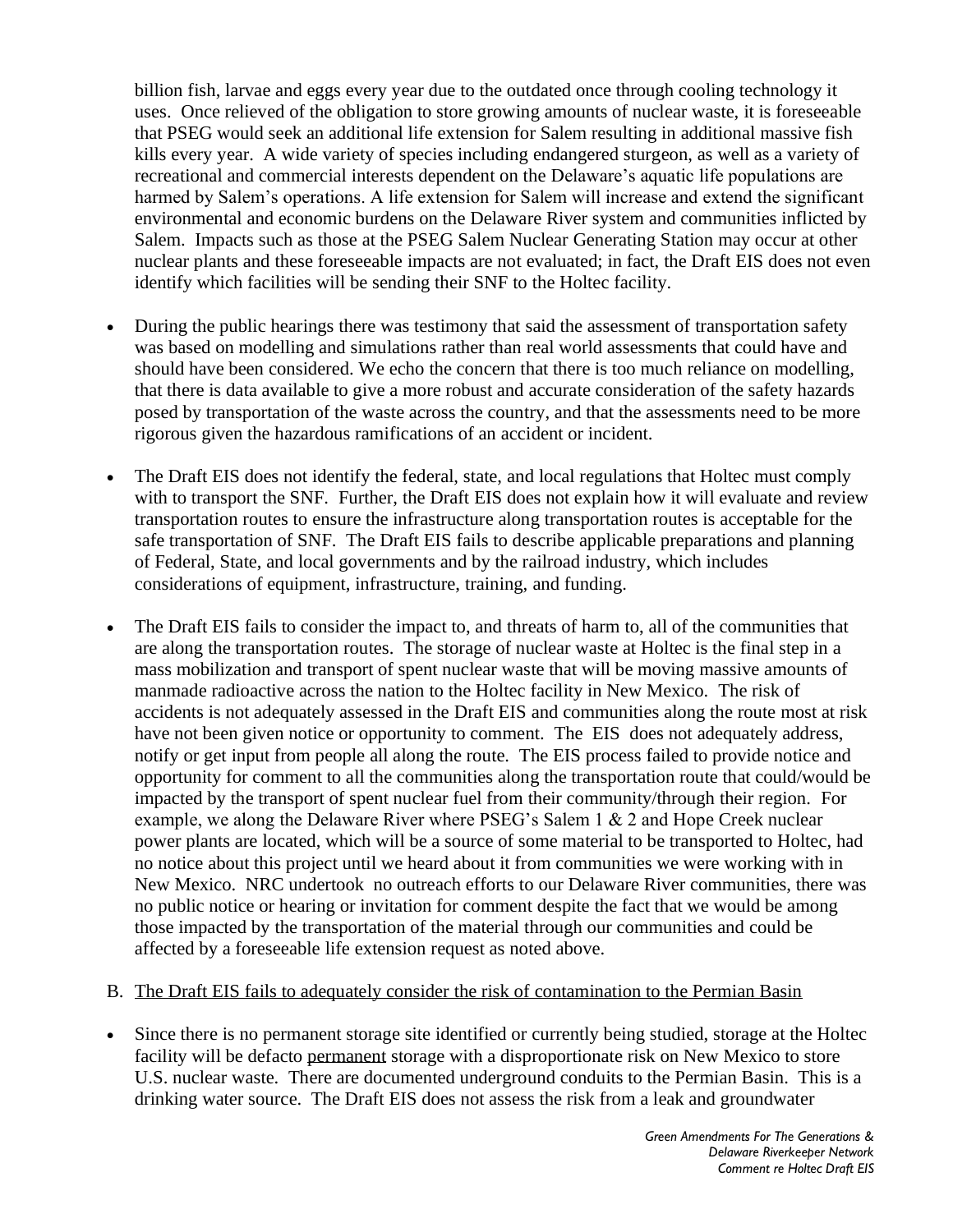contamination and does not assess the cost of cleanup. The Draft EIS relies on surface water monitoring and fails to require underground monitoring for impacts to groundwater, despite a known, identified, searious and foreseeable risk to groundwater.

- The EPA recommended that the EIS describe the original (natural) drainage patterns in the proposed CISF area, as well as the potential impacts to drainage patterns of the area, and identify whether any areas are within a 50- or 100-year floodplain. EPA also pointed out that, in accordance with the Safe Drinking Water Act, the EIS should describe groundwater conditions, assess potential impacts to groundwater quality and quantity, and identify mitigation measures to reduce adverse impacts to groundwater quality. EPA recommended that the EIS discuss potential Federal requirements and permitting to ensure protection of water resources at the proposed CISF. NMED recommended similar studies for the hydrological relationship between Laguna Plata and Laguna Gatuna and the zone of groundwater accumulation for the Cenozoic alluvium above the Dockum clays. These issues are not considered nor addressed by the Draft EIS.
- Further, the Draft EIS relies on an insufficient number of boreholes and monitoring wells to accurately characterize the lithology, hydrology, and groundwater characteristics below the CISF.
- The Draft EIS also does not acknowledge the necessity of establishing background constituent concentrations for the multiple aquifers below the CISF. .
- C. The Department of Transportation is not identified as a cooperating agency in the NEPA review
- The Department of Transportation should be a cooperating agency during the NEPA process, since DOT will approve of the transportation routes used to transport the nuclear waste across the county.
- D. The Draft EIS does not identify who will take title to the nuclear waste
- The Draft EIS fails to identify who will have the title to the nuclear waste during transportation and storage. It is unclear whether the SNF will be managed by DOE, and if so, DOE should be a cooperating agency. This is a fundamental piece of information that should be disclosed to the public. In the event that Holtec were to become insolvent or an accident were to occur, the Draft EIS should clearly explain who would be responsible for the nuclear waste. Any accident could foreseeably cause catastrophic environmental, community and human health harms, and failure to discuss the responsible party in the event of an accident is by definition an insufficient environmental analysis. The ownership and risk allocation between responsible parties should be identified in the Draft EIS as part of the environmental risk analysis.
- E. The Draft EIS fails to consider cumulative impacts of other nuclear facilities in the area
- The Draft EIS concludes that an analysis is not feasible due to completeness issues, even though other facilities are also in the permit and evaluation process. The Draft EIS should analyze what the cumulative impacts are of building these facilities in close proximity.
- F. The Draft EIS fails to consider the impacts of climate change